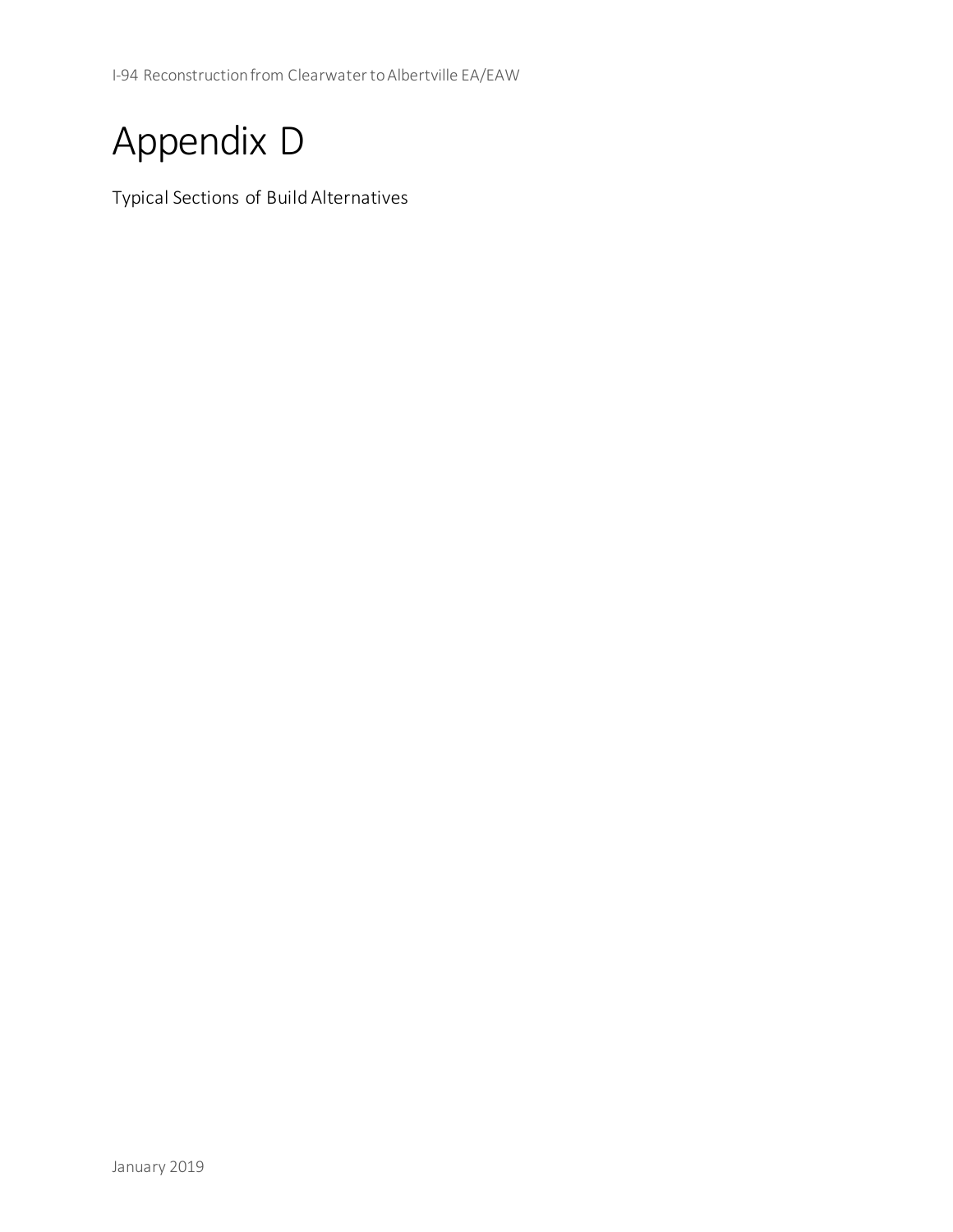DISTRICT<br>K:\TWC\_CI

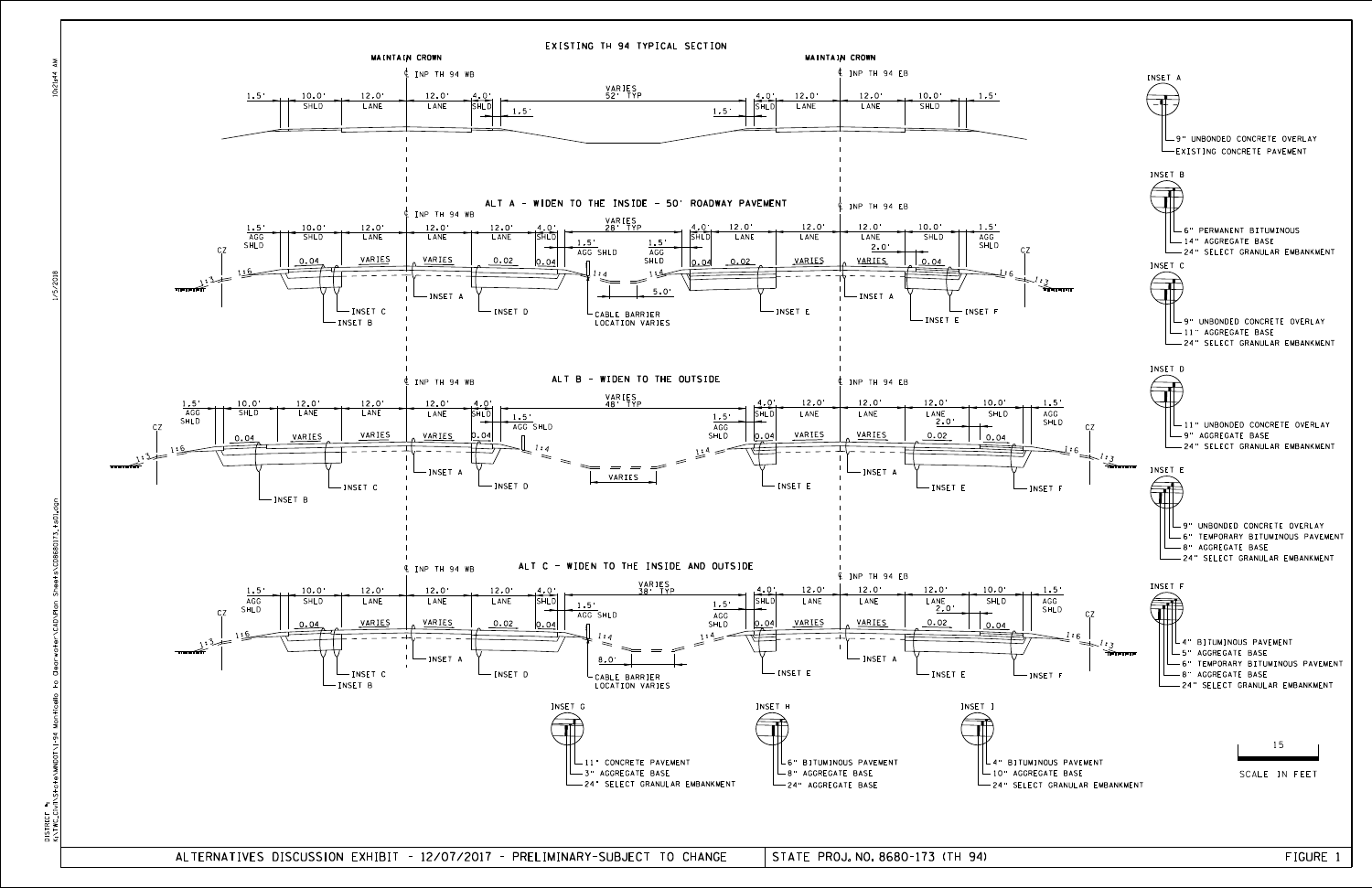ALTERNATIVES DISCUSSION EXHIBIT - 12/07/2017 - PRELIMINARY-SUBJECT TO CHANGE | STATE PROJ.NO.8680-173 (TH 94) FIGURE 2 STATE PROJ. NO. 8680-173 (TH 94)

10:21:45 AM

1/5/2018

K:\TWO\_NOT\I-94 MOTOR STATE\CONDOT\UNDOT\UPER\DAN SHEETS\CD8680174 MONTICELLO TO CONSEQUED ND0T\1-94 tate\M DISTRICT #: DISTRICT<br>K:\TWC\_CI

![](_page_2_Figure_0.jpeg)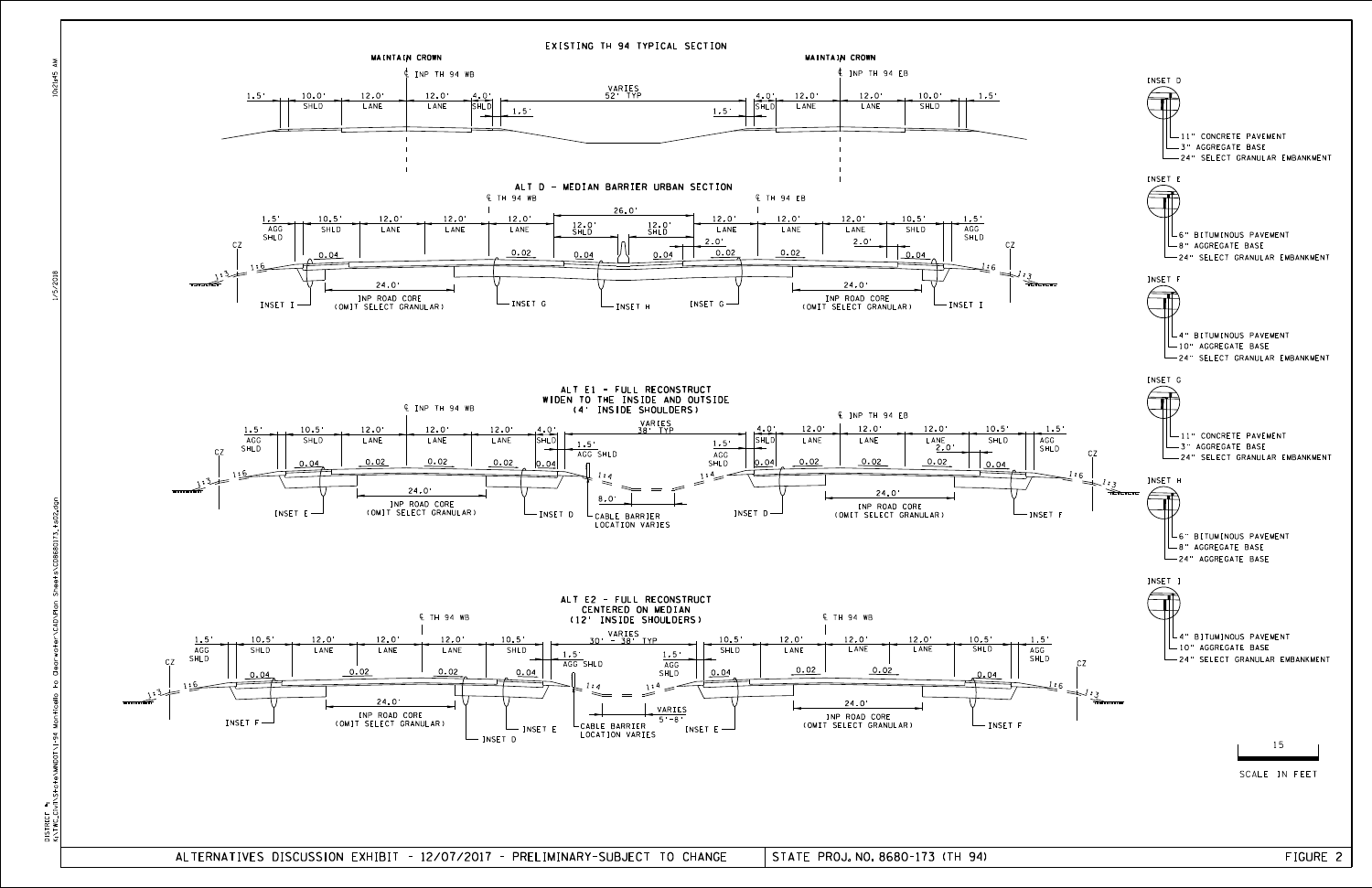![](_page_3_Figure_0.jpeg)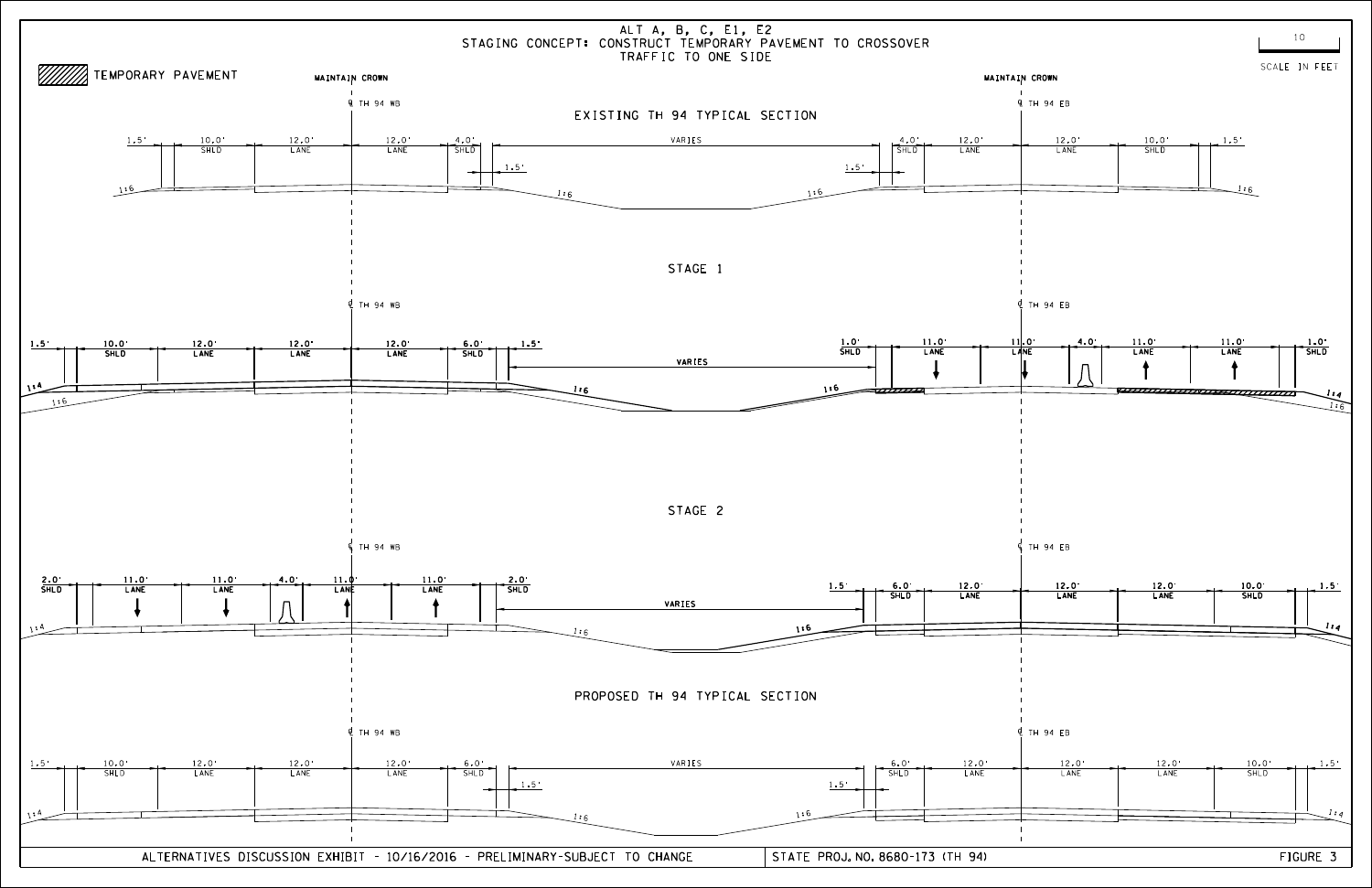![](_page_4_Figure_2.jpeg)

![](_page_4_Figure_4.jpeg)

![](_page_4_Figure_1.jpeg)

 $\overline{4.0}$ 

ALT D - MEDIAN BARRIER URBAN SECTION

![](_page_4_Figure_0.jpeg)

4.0'